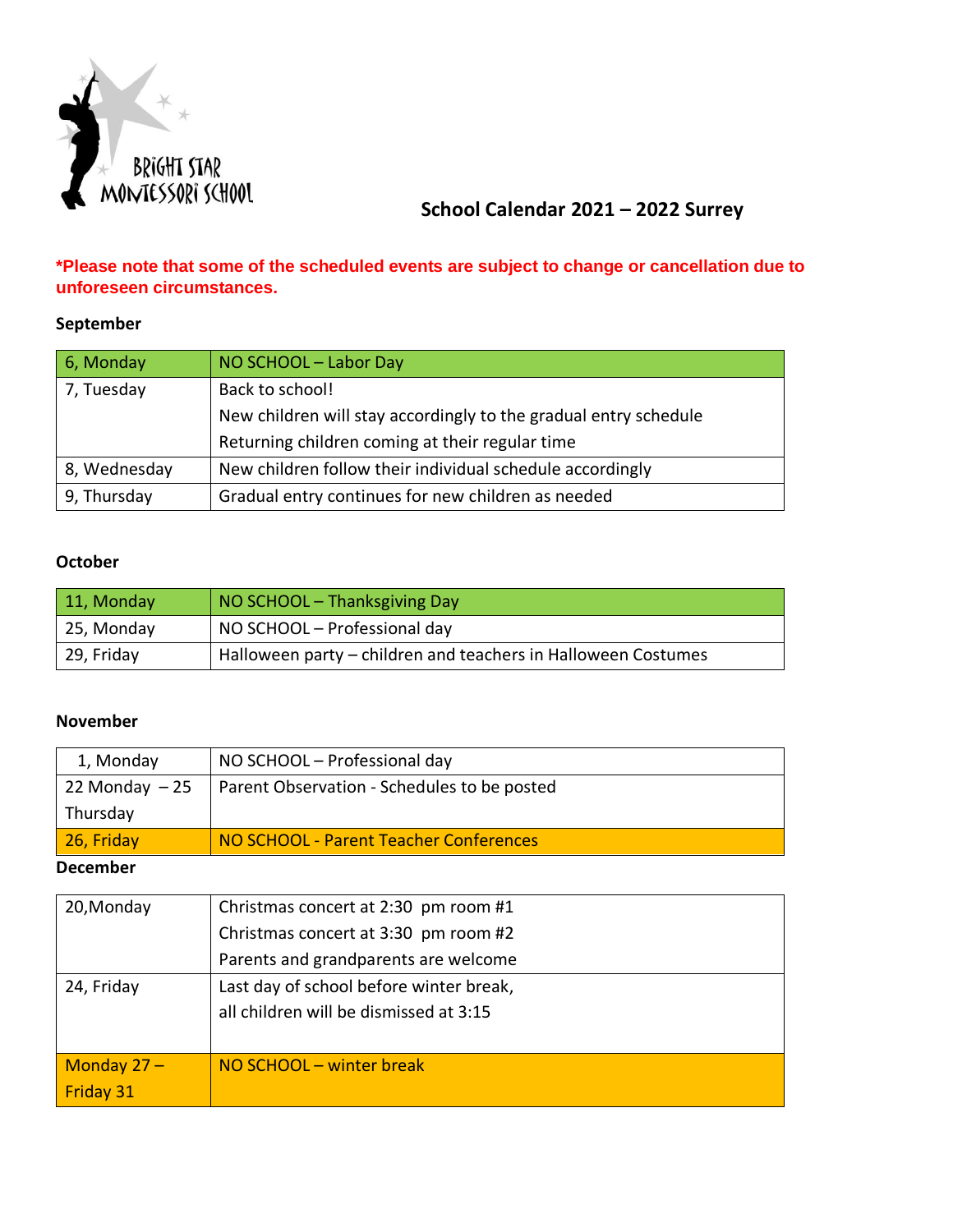### **January**

| 3, Monday  | NO SCHOOL - New Year's Day to be observed |
|------------|-------------------------------------------|
| 4, Tuesday | Back to School                            |

# **February**

| 21, Monday | NO SCHOOL - BC Family Day |
|------------|---------------------------|

## **March**

| 31, Friday | Deadline for new registration – siblings and existing children |
|------------|----------------------------------------------------------------|

# **April**

| 14, Thursday  | Easter celebration                           |
|---------------|----------------------------------------------|
| 15, Friday    | NO SCHOOL - Good Friday                      |
| 18, Monday    | NO SCHOOL - Easter Monday                    |
| Monday $25 -$ | Parent Observation - Schedules to be posted  |
| Thursday 28   |                                              |
| 29, Friday    | NO SCHOOL - Parent / Teacher Conferences     |
| 29, Friday    | Registration deadline for the summer program |
| <b>DTA</b>    | Classroom and individual pictures            |

### **May**

| $6th$ Friday | Mother's day concert         |
|--------------|------------------------------|
| 23, Monday   | NO SCHOOL – Victoria Day     |
| 30, Monday   | NO SCHOOL - Professional day |

#### **June**

| <sup>1</sup> 28, Tuesday | $\frac{1}{2}$ Graduation Ceremony – 2:30 pm only for our graduates |
|--------------------------|--------------------------------------------------------------------|
|                          | Parents and grandparents are invited                               |

# **July & August**

| Friday, July 1   | NO SCHOOL – Canada Day     |
|------------------|----------------------------|
| Monday July $4-$ | Summer Program             |
| Friday August 25 |                            |
| Monday, August 1 | $\vert$ NO SCHOOL – BC Day |